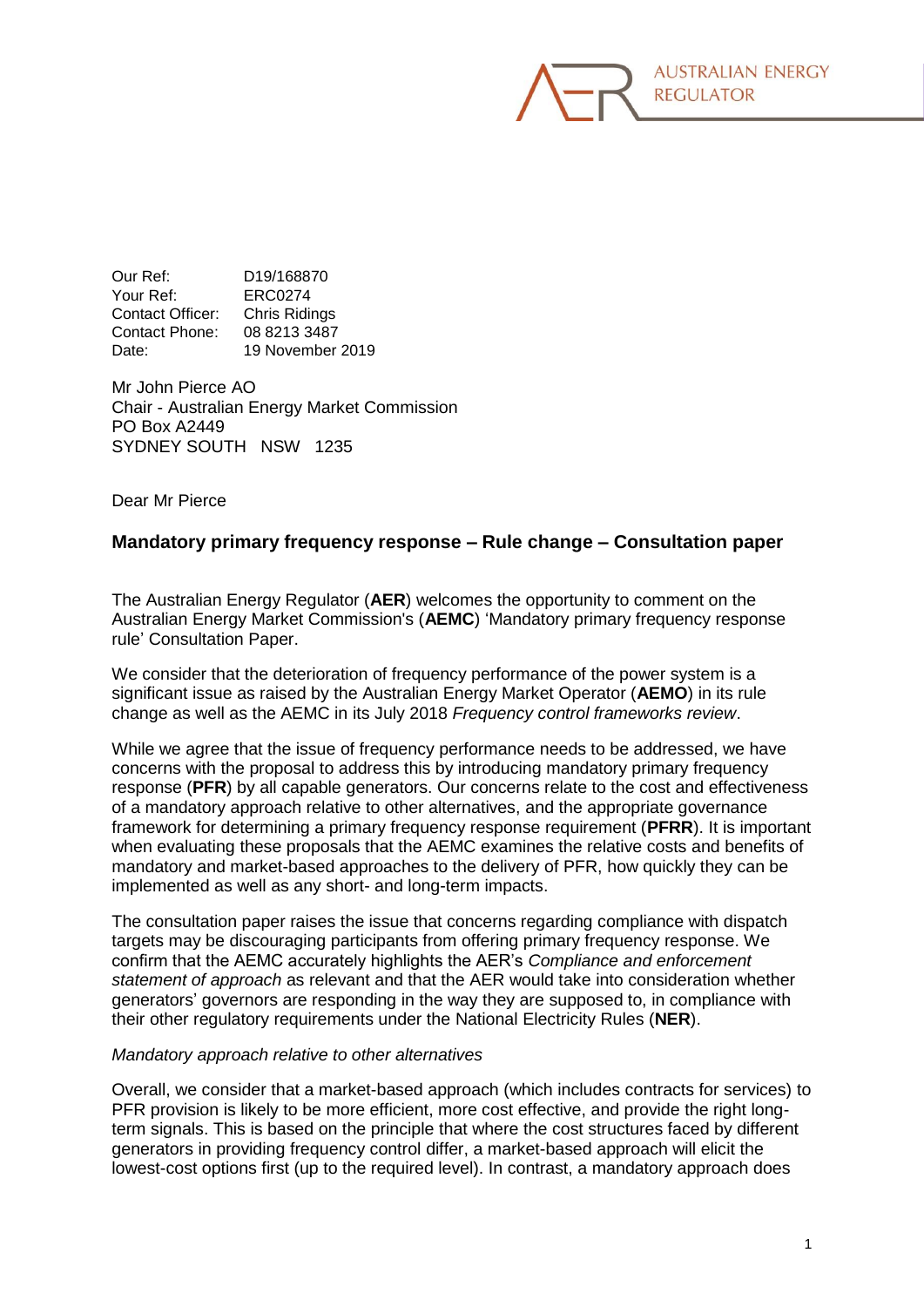not support the provision of services by those best placed to provide them (at lowest cost) and runs the risk of over procuring more of the service than required. In the long-term, a market-based approach would allow for generators providing PFR to be remunerated for the costs of providing PFR and provide incentives to support efficient investment in the necessary services.

A mandatory PFR obligation would also lead to upfront and ongoing costs relating to the monitoring of operational PFR compliance—in addition to the current obligation to comply with dispatch instructions. This would require the PFR characteristics of each generator to be recorded in order to assess this compliance and may require the installation of high speed monitoring equipment for verification purposes, and associated protocols for data retention.

In terms of preferred approaches, we consider that some of the potential alternative solutions posed by the AEMC in the consultation paper would deliver the same improvements in frequency performance but at a lower cost to consumers, and provide effective long-term market signals for the provision of these services. Specifically, the options for generators to respond to locally measured frequency when providing regulation FCAS, and the revision of the 'causer pays' procedure to introduce a two-sided incentive mechanism for the provision of PFR represent two readily achievable changes to the existing framework which should provide long-term benefits to frequency performance.

We understand that AEMO has proposed a mandatory approach because it considers this quicker to implement than alternative methods, and that the nature of this problem requires an urgent response. However, we consider that the proposed approach may also involve delays as changes to some generator plant may require reopening of registered Generator Performance Standards (**GPS**), and with this, modelling of the plant changes. We understand that some delays in connection of new generation are occurring as a result of difficulties in modelling the technical performance of plant, which highlights the non-trivial nature of this issue. Additionally, assessing the cost claims of generators and applications for exemption is likely to be a lengthy process which could add further delays to implementing a mandatory approach.

While we are of the view that the short-term efficiencies and long-term benefits of a marketbased approach would outweigh those of a mandatory approach, we acknowledge there are likely to be some costs involved in setting up a market-based approach to PFR. We also note that the option to procure PFR via contracts, similarly to Network Service Providers (**NSP**s) contracting for network support and control ancillary services (**NSCAS**) represents an alternative solution to support frequency performance in the interim.

In assessing these proposals, we consider it important for the AEMC to carefully consider the costs and benefits of these approaches, how quickly they can be implemented as well as any short- and long-term impacts. As set out above, our view is that a regulated approach is likely to over-provide and result in higher costs when compared to a market-based approach that is more likely to reveal an efficient price and drive decision-making by individual generators.

We also note the Australian Energy Council (**AEC**) has put forward an interim solution for some generators to voluntarily provide PFR for a trial period. This appears to be a practical and pragmatic solution that can be quickly implemented to address the urgency of this issue. This interim solution will allow time for further study of the issue, including how much PFR is required to restore frequency performance to acceptable levels—which is not currently well understood. Such a trial approach was recommended by the AEMC in its 2018 review. This will be informed by the AER's new quarterly reporting obligations on FCAS markets—the AER's reporting on FCAS will help market institutions and stakeholders form a view on what might be a more appropriate long-term solution.